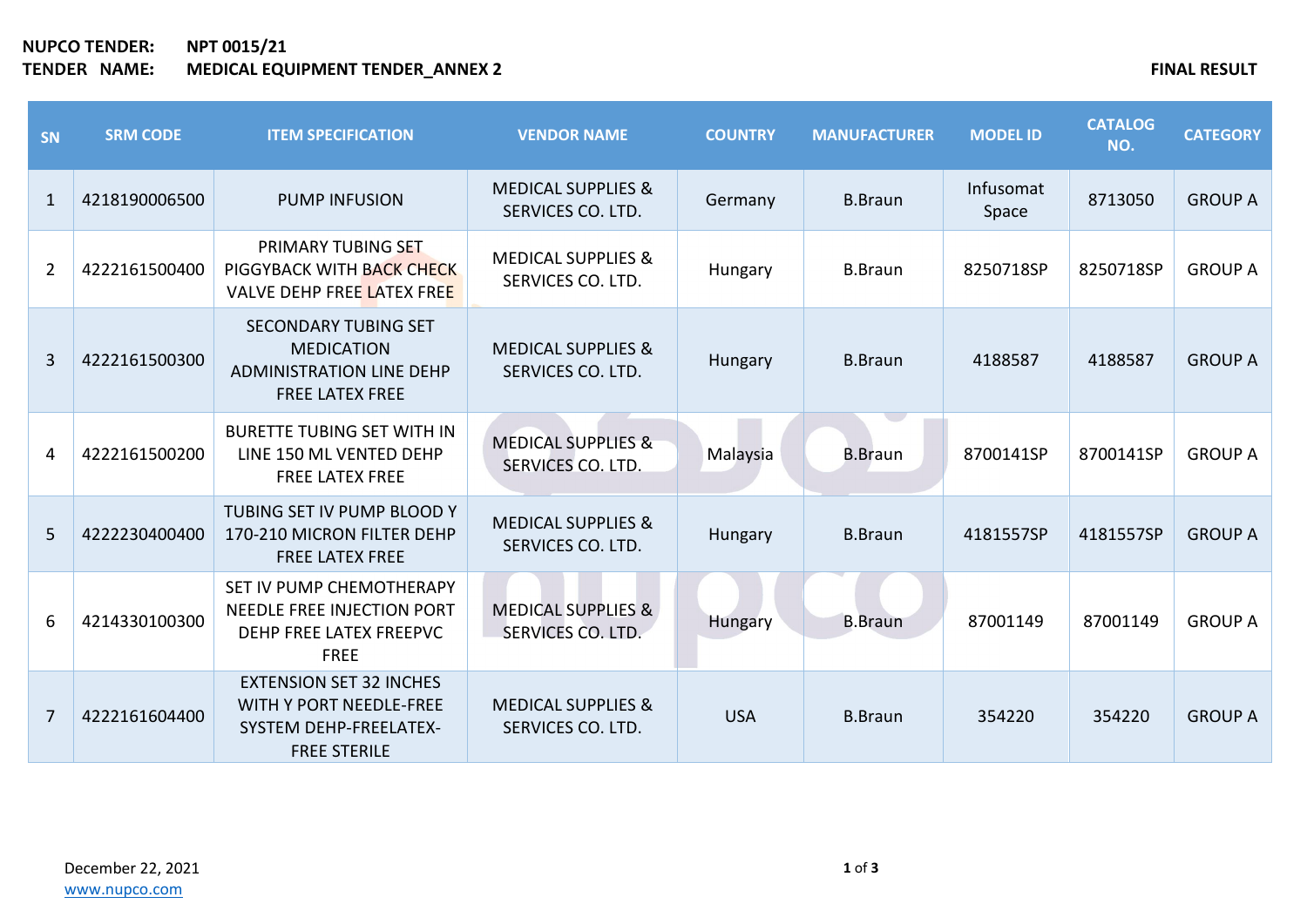**NUPCO TENDER: NPT 0015/21 TENDER NAME: MEDICAL EQUIPMENT TENDER\_ANNEX 2 FINAL RESULT**

| SN | <b>SRM CODE</b> | <b>ITEM SPECIFICATION</b>                                                                        | <b>VENDOR NAME</b>                                 | <b>COUNTRY</b> | <b>MANUFACTURER</b> | <b>MODEL ID</b>    | <b>CATALOG</b><br>NO. | <b>CATEGORY</b> |
|----|-----------------|--------------------------------------------------------------------------------------------------|----------------------------------------------------|----------------|---------------------|--------------------|-----------------------|-----------------|
| 8  | 4222160301100   | <b>TUBING EXTENSION</b><br>MACROBORE 15 CM APPROX.<br>NEEDLE FREE CAP RIGID T /<br><b>JSHAPE</b> | <b>MEDICAL SUPPLIES &amp;</b><br>SERVICES CO. LTD. | <b>USA</b>     | <b>B.Braun</b>      | 470200-01          | 470200-01             | <b>GROUP A</b>  |
| 9  | 4222160301200   | TUBING EXTENSION 30 CM<br><b>APPROX WITH INTEGRATED</b><br><b>0.2 MICRON FILTER</b>              | <b>MEDICAL SUPPLIES &amp;</b><br>SERVICES CO. LTD. | Hungary        | <b>B.Braun</b>      | 4184637            | 4184637               | <b>GROUP A</b>  |
| 10 | 4214330100500   | <b>SET EXTENSION</b><br><b>CHEMOTHERAPY WITH 0.2</b><br><b>MICRON FILTER</b>                     | <b>MEDICAL SUPPLIES &amp;</b><br>SERVICES CO. LTD. | Hungary        | <b>B.Braun</b>      | 8250817SP          | 8250817SP             | <b>GROUP A</b>  |
| 11 | 4218190007000   | <b>PUMP SYRINGE</b>                                                                              | <b>MEDICAL SUPPLIES &amp;</b><br>SERVICES CO. LTD. | Germany        | <b>B.Braun</b>      | Perfuser<br>Space  | 8713030               | <b>GROUP A</b>  |
| 12 | 4222160301500   | SET EXTENSION SYRINGE LINE<br>150-200 CM DEHP FREE LATEX<br><b>FREE</b>                          | <b>MEDICAL SUPPLIES &amp;</b><br>SERVICES CO. LTD. | France         | <b>B.Braun</b>      | 8723060            | 8723060               | <b>GROUP A</b>  |
| 13 | 4229350002000   | <b>PUMP PCA SYRINGE</b>                                                                          | <b>MEDICAL SUPPLIES &amp;</b><br>SERVICES CO. LTD. | Germany        | <b>B.Braun</b>      | Perfuser<br>Space  | 8713030               | <b>GROUP A</b>  |
| 14 | 4222170500000   | PCA SYRINGE SET                                                                                  | <b>MEDICAL SUPPLIES &amp;</b><br>SERVICES CO. LTD. | <b>USA</b>     | <b>B.Braun</b>      | 8726019            | 8726019               | <b>GROUP A</b>  |
| 15 | 4218190016100   | <b>PUMP PCA INFUSION</b><br><b>EPIDURAL</b>                                                      | <b>MEDICAL SUPPLIES &amp;</b><br>SERVICES CO. LTD. | Germany        | <b>B.Braun</b>      | Infusomat<br>Space | 8713050               | <b>GROUP A</b>  |